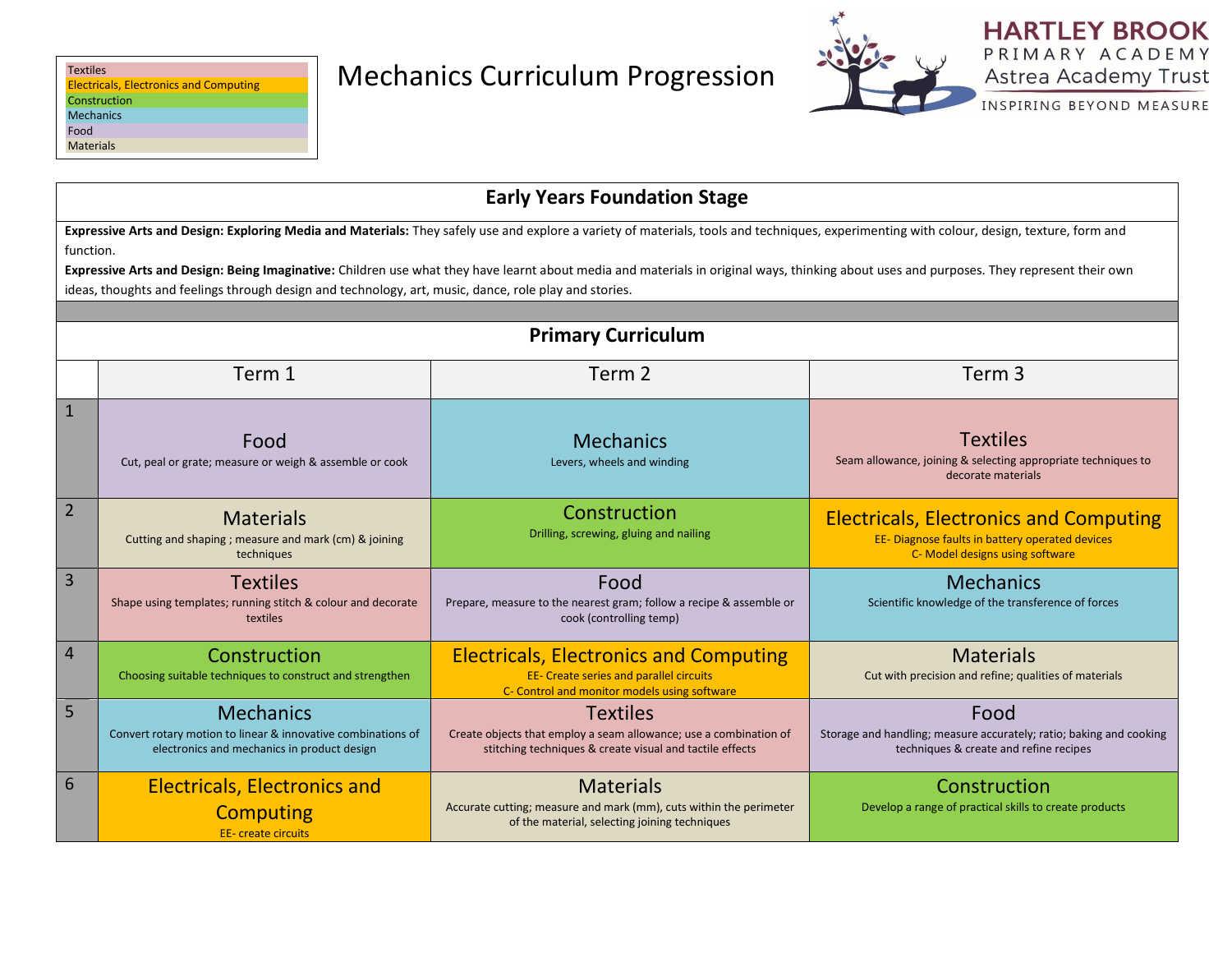# Mechanics Curriculum Progression



**HARTLEY BROOK** PRIMARY ACADEMY Astrea Academy Trust

INSPIRING BEYOND MEASURE

#### Year One

| -<br>$\sim$ $\sim$<br>ooa | ule. |
|---------------------------|------|
|                           |      |

### Coverage Concept Mapping

## **Mechanics**

• Create products using levers, wheels and winding mechanisms.

#### **To design, make, evaluate and improve**

- Design products that have a clear purpose and an intended user.
- Make products, refining the design as work progresses.
- Use software to design.

#### **To take inspiration from design throughout history**

- Explore objects and designs to identify likes and dislikes of the designs.
- Suggest improvements to existing designs.
- Explore how products have been created.

#### Planning

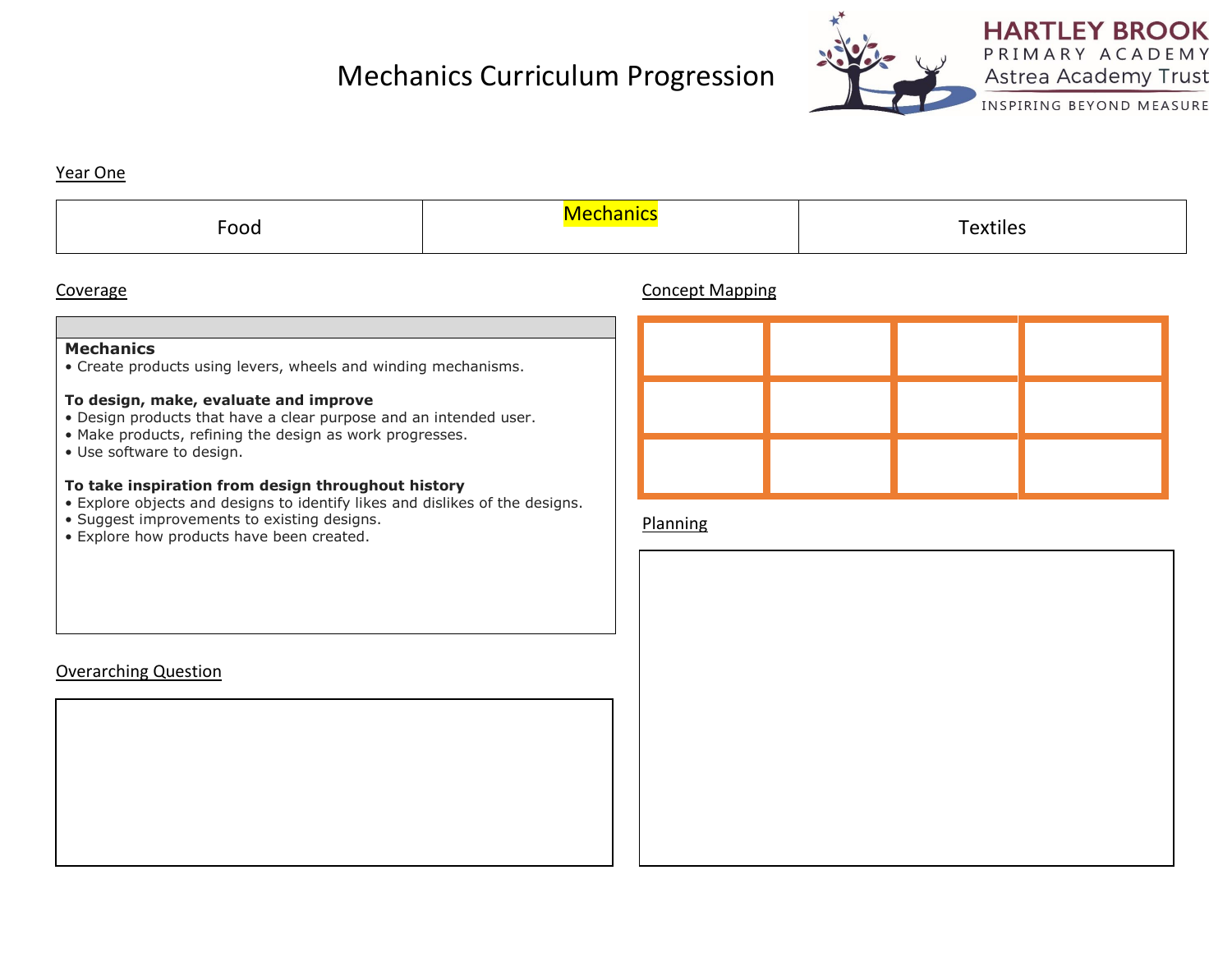# Mechanics Curriculum Progression



# **HARTLEY BROOK** PRIMARY ACADEMY Astrea Academy Trust

INSPIRING BEYOND MEASURE

#### Year Three

|  | Food |  |
|--|------|--|
|--|------|--|

### Coverage Concept Mapping

#### **Mechanics**

• Use scientific knowledge of the transference of forces to choose appropriate mechanisms for a product (such as levers, winding mechanisms, pulleys and gears).

#### **To design, make, evaluate and improve**

- Design with purpose by identifying opportunities to design.
- Make products by working efficiently (such as by carefully selecting materials).
- Refine work and techniques as work progresses, continually evaluating the product design.
- Use software to design and represent product designs.

#### **To take inspiration from design throughout history**

- Identify some of the great designers in all of the areas of study (including pioneers in horticultural techniques) to generate ideas for designs.
- Improve upon existing designs, giving reasons for choices.
- Disassemble products to understand how they work.

## Overarching Question

### Planning